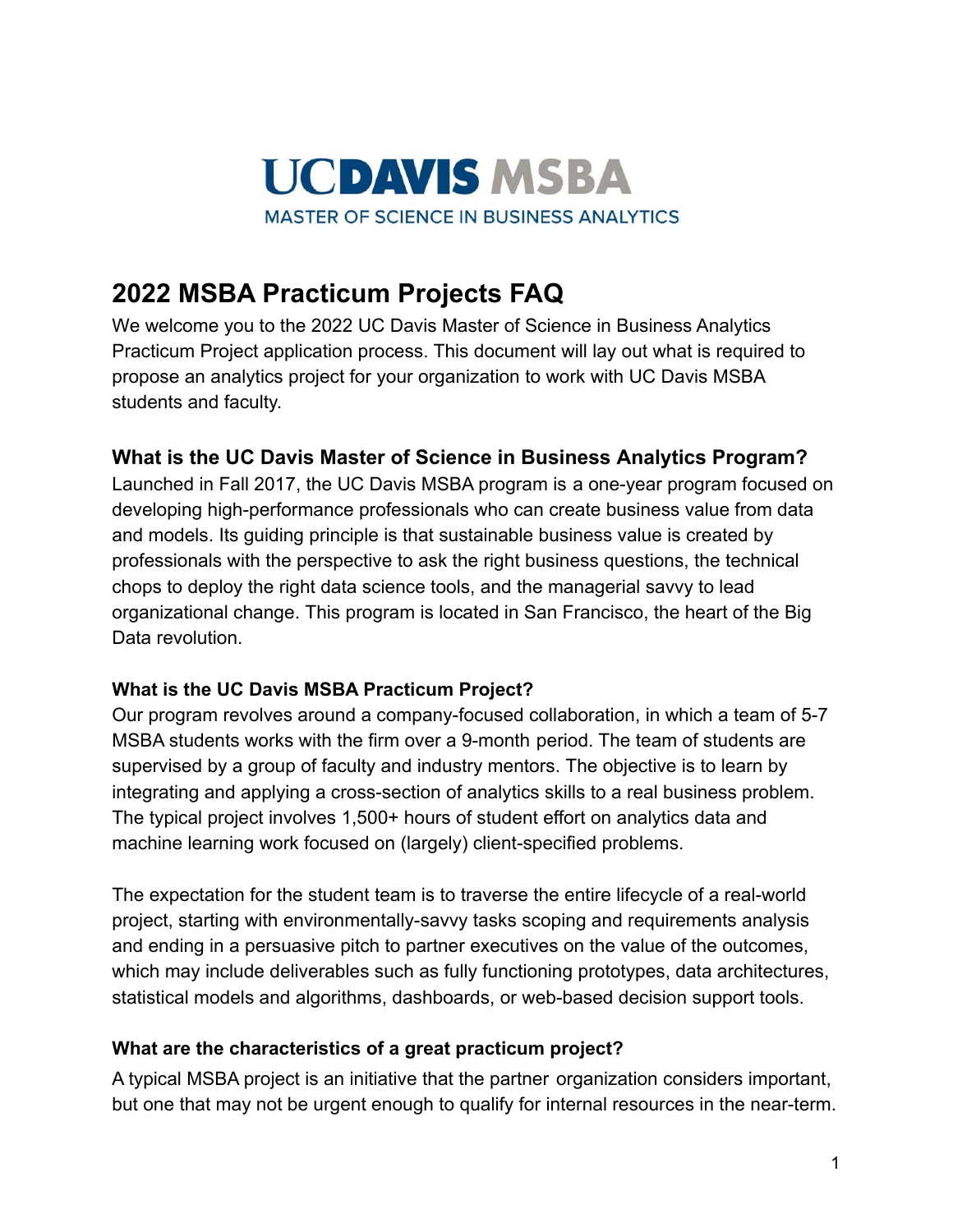Projects use data, technology, and algorithms to examine something of value to the organization, either an ongoing business process (e.g., "develop and implement algorithms that optimize weekly promotions to consumers while incorporating mobile app-provided data about location and spending habits"), or a one-time activity (e.g., "where should the organization locate its next distribution center").

Techniques used may be span descriptive analytics (e.g., understanding how consumer-specific and product-related attributes govern a consumer's journey through a purchase conversion funnel), predictive analytics (e.g., identifying the impact of a new product feature on future sales and margin), and prescriptive analytics (e.g., advising phone sales representatives on the best offers to make to prospects based on real-time information).

# **What is the project proposal process?**

The MSBA Industry Partner committee evaluates submitted project proposals starting in April preceding the typical September start of the MSBA. The committee reviews each proposal for depth, complexity and opportunity. Key acceptance criteria are:

- Significant potential business impact (in revenue, profit, or equivalent indicator)
- Clear statement of project goals for the proposing organization
- Calculable potential value generated by the application of advanced analytics
- Identified project staff committed to project objectives
- Description of project-related data and high-level estimate of data readiness

# **How does UC Davis Graduate School of Management support the project student team?**

Projects are supported in two ways:

1. Through an associated skill-building course sequence in Fall, Winter and Spring

2. Through regular (weekly or biweekly) meetings with supervisory staff Course instructors assess and advance each team's progress through a combination of didactic material covering "soft skills", and in-class presentation and critique. Supervisory meetings focus on project management and troubleshooting. As needed, faculty with specific expertise (e.g., machine learning, advanced statistics, data architecture, etc.) as well as teaching assistants are also available.